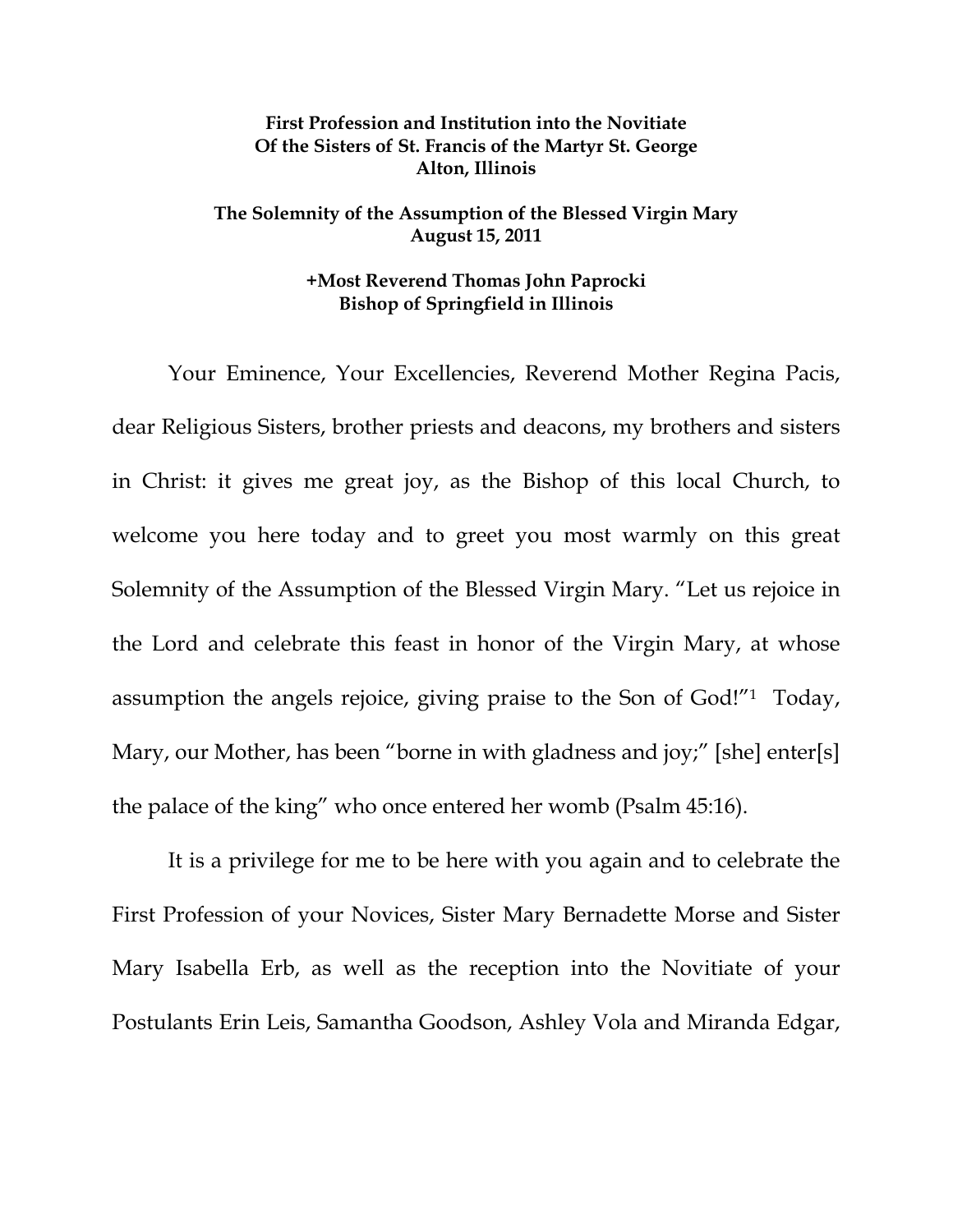now to be known henceforth respectively as Sister Teresa Maria, Sister Mary Francis, Sister Mary Catarina, and Sister Mary Peter.

 As is customary, all of you have taken Maria or Mary as part of your name in religious life in honor of the Blessed Virgin Mary. We look to Mary, who shines brightly before us as a sign of hope and comfort shedding light upon the path of our pilgrim journey to her Son, our Lord Jesus Christ.2 As a loving Son, he has assumed his Mother into heaven to be with him forever. As we look to her, we hope to be with her in the presence of her Son, there to know the fullness of joy.

Falling in love at first sight is a familiar theme in films, books and countless love songs, and it's far from being a new theme. From the ancient Greeks and Romans through to modern stage and film, the idea that love can be inspired by just the sight of someone is a common thread.

Perhaps the most famous example of all is Shakespeare's *Romeo and Juliet*. Not just one character, but both main characters experience love at first sight. Romeo and Juliet fall in love instantly at a ball, unaware that they are sworn enemies through their families' long-running feud. Their love and marriage lead to their tragic deaths, but also to reconciliation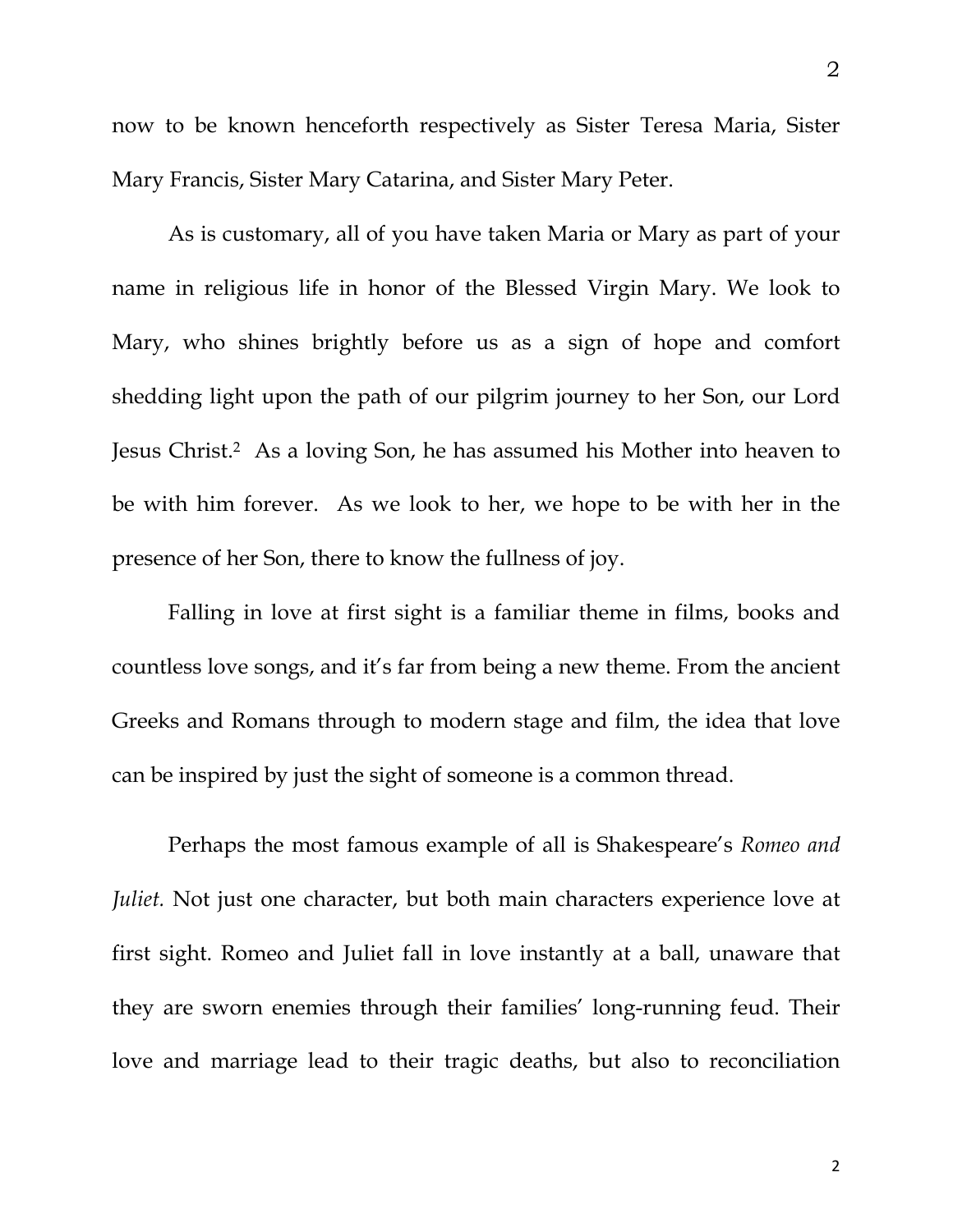between the two families. Their love has been held for centuries as the epitome of true love: sacrificing everything, even life itself, in its pursuit.

 You, dear Sisters who have entered the novitiate and who are making your first profession of vows today, do so because you have fallen in love with the Lord and you are willing to sacrifice everything for that love. In a sense, you have found a foretaste of the joy of heaven here in the community of the Sisters of St. Francis of the Martyr St. George and you have discovered God's will for you here. The gripping words of your founder, Saint Francis of Assisi, resonate within your hearts: "This is what I want and what I ask: this is what I wish to do with all my heart."3 Today we share in your joy and give thanks to Almighty God for so beautiful and glorious a gift.

 We thank you, as well, for the witness of your faith and of your devotion to our Crucified and Risen Lord. The world today is in great need of such a witness and will turn to you to see it. In a world obsessed with sexual pleasure, you have chosen the path of virginity; in a world obsessed with material gain, you have chosen the path of holy poverty; in a world obsessed with individual whims and wants, you have chosen the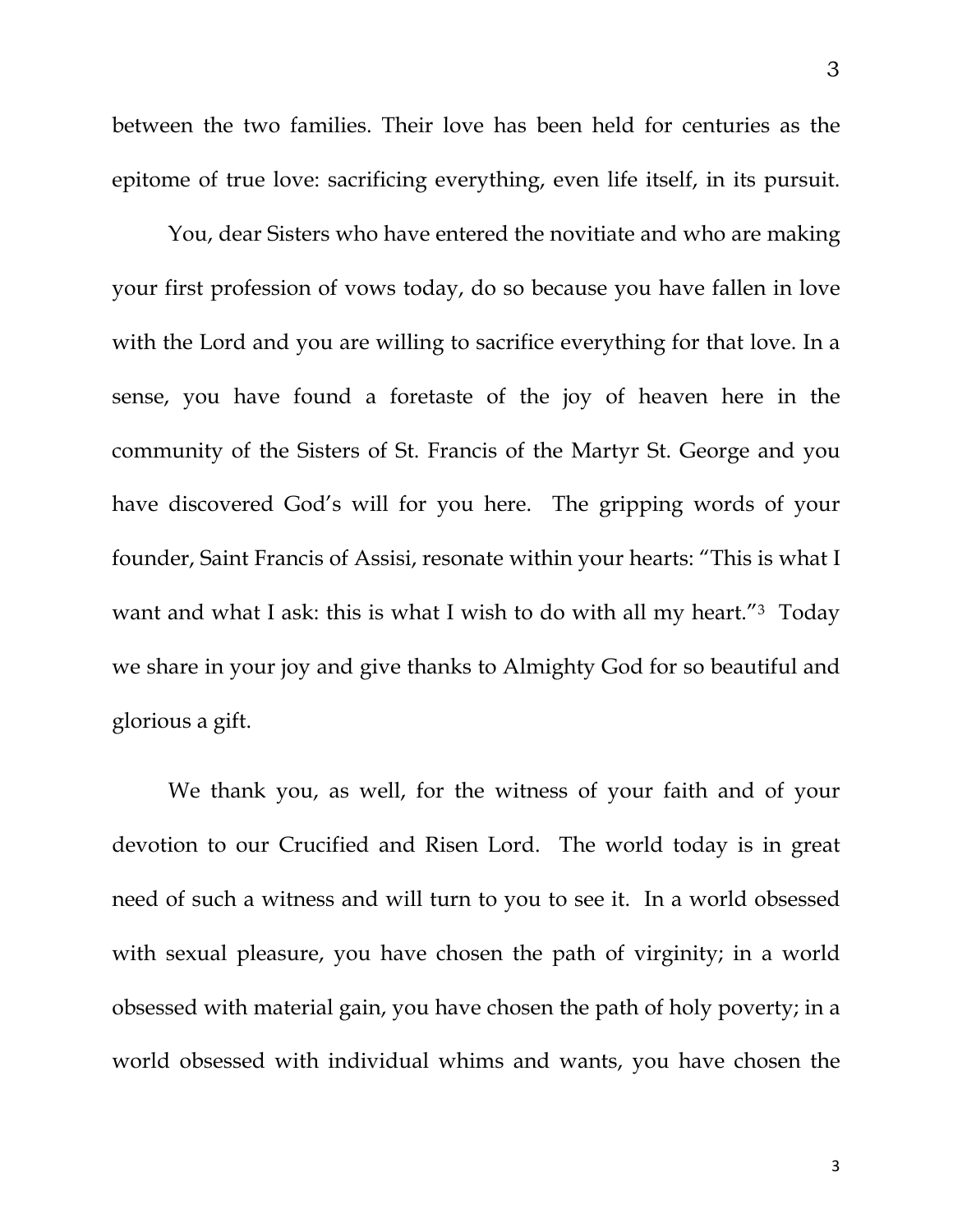path of obedience. Yes, my dear daughters, the world needs your witness! Strive to show the world, and to show each of us, how to follow Christ in all things with great joy and love! Show us how to "see heaven as our final goal!"4

 Whenever I am among you, dear Sisters, I am reminded of the words spoken by His Holiness Pope Benedict XVI on the day of his installation as the Bishop of Rome: "The Church is alive … the Church is young!"5

 Your community here in Alton is young not only in age but also in spirit. This youthfulness of spirit you express in the simplicity of your lives; in the fidelity of your prayers; in the gentleness of your work; in the harmony of your songs; and in the beauty of your smiles. The youthfulness of the Church, the youthfulness of Christ, radiates forth from your community and shines as a bright beacon to all who encounter you. It is this light that has attracted and drawn your two Sisters who have today taken their First Profession and the four postulants who have been received into your Novitiate today.

 For many years now, dear Sisters, you have been a bright and polished gem in this Diocese of Springfield in Illinois; let us all strive, together with the Lord's grace, to help his light, which is refracted through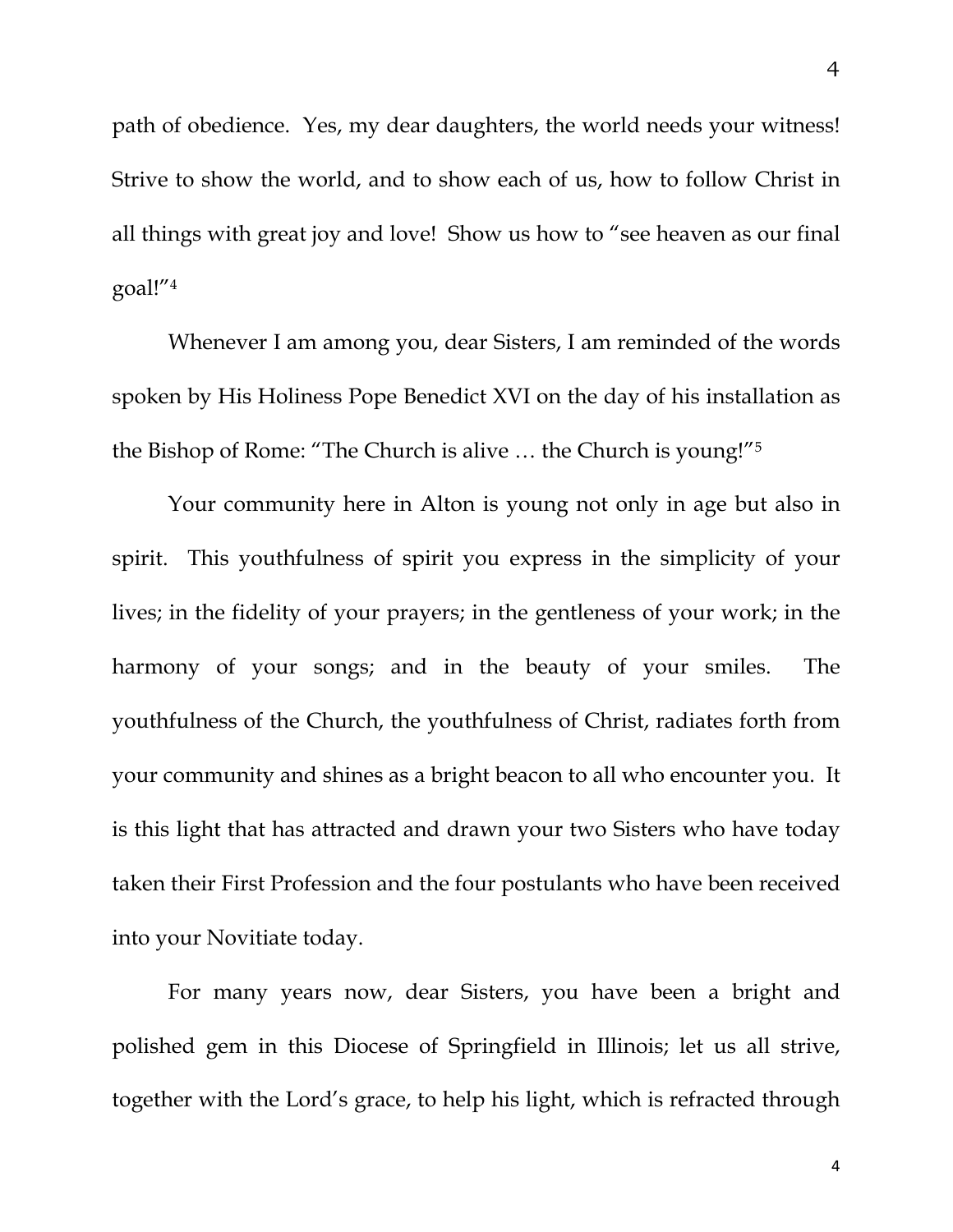you to his glory and honor, shine brightly, drawing those far and wide to the merciful love of Jesus Christ.

 As I urge you always to follow the example of our Blessed Mother, I leave you with the words of Holy Mother Clare:

What you hold, may you [always] hold.

What you do, may you [always do and never abandon.

But with swift pace, light step,

[and] unswerving feet,

so that even your steps stir up no dust,

go forward

securely, joyfully, and swiftly,

on the path of prudent happiness.6

As Mary set out for the hill country in haste to be of help to Elizabeth, so may each of you, dear Sisters, set out in haste toward your spiritual homeland, there to be of help to your brothers and sisters in Christ through the untiring aid of your holiness and prayers.

May God give us this grace. Amen.